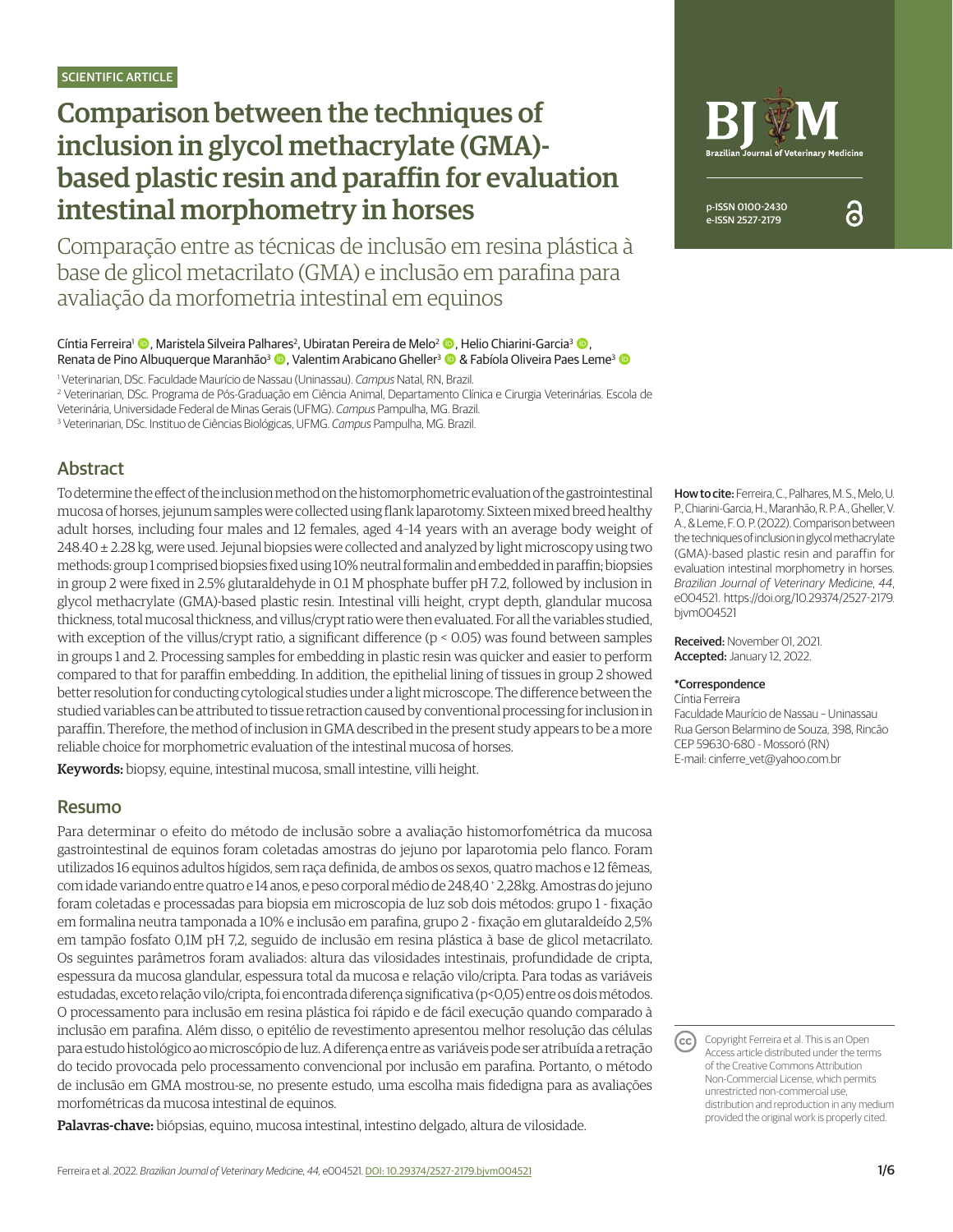# Introduction

The use of histological processing to assess the intestinal mucosa has been described in horses, poultry, and in humans (Lima et al, 2020; Milne et al., 2010; Rocchigiani et al., 2021). This technique is used to evaluate the responses of the intestinal mucosa to nutritional support, congenital disorders (Ruemmele et al., 2006), treatment of gastrointestinal disorders, and morphometric assessments. Intestinal biopsies obtained via endoscopy are useful for diagnosis of equine inflammatory bowel diseases. However, a definitive diagnosis using a rectal biopsy can be performed in one-third of the animals. However, the best samples to diagnose these changes are biopsies comprising all layers of the affected intestinal portions, sampled using a flank laparotomy or ventral midline (Kalck, 2009).

The large and small and large intestines are composed of concentric layers, namely after the mucosal, submucosa, muscular, and a serous layers. The intestinal mucosa comprises of the epithelial lining, the lamina propria, and the mucosal muscle, which generally consist of a thin circular inner layer and a longitudinal outer layer of smooth muscle (Bezerra et al., 2016; Junqueira & Carneiro, 1999).

In the small intestine, the process of digestion of food and its unabsorbed products takes place in the small intestine. Due to the presence of folds called villi and microvilli, absorption increases considerably on the intestinal surface. It is estimated that the presence of villi increases by eight times and that of microvilli by more than 20 times the intestinal surface, making a total of 160 times (Junqueira & Carneiro, 1999).

In addition to using an appropriate technique to collect the biological material, another important factor for histological evaluation is the choice of fixative and sample inclusion method for processing intestinal biopsy samples. Intestinal biopsy processing techniques have remained the same in recent years and include fixation in 10% formalin and embedding in paraffin (Lima et al., 2020; Rocchigiani et al., 2021). This technique has been widely used in research and intestinal morphometry in horses (Melo et al., 2014; Mendes et al., 2009). However, the inclusion of biological tissues in plastic resin is advantageous when compared to embedding them in paraffin, which is one of the techniques of choice for processing tissue samples for research (Chiarini-Garcia et al., 2011).

The aim of this study was, therefore, to compare the effects of two different types of histological processing on the preservation and evaluation of intestinal morphometry in healthy horses.

# Material and methods

Sixteen healthy adult mixed breed horses, including four males and 12 females, aged 4–14 years with an average body weight of 248.40 ± 2.28 kg, were used. For screening and selection of animals, a complete clinical examination and blood count, as well as an agar gel immunodiffusion test were performed to check for the diagnosis of equine infectious anemia.

Fasting samples were collected using flank laparotomies for histomorphometric evaluation of the intestinal mucosa. The horses were tranquilized with 0.05 mg/kg body weight of acepromazine hydrochloride (Acepran 1%, UNIVET S/A Indústria Veterinária, São Paulo/SP, Brasil) and sedated with 1.0 mg/kg body weight of xylazine hydrochloride (Sedomin, König do Brasil Ltda, Santana do Parnaíba/SP, Brasil). They were kept in a containment trunk, and local anesthesia was performed with an inverted "L" in the skin, subcutaneous and muscle layers with 2% lidocaine hydrochloride. After preparing the operative field, a vertical skin incision, approximately 15 cm in length, was made on the flank, at the central point equidistant from the costal margin, transverse from the lumbar vertebrae and the coxal tuberosity. Subsequently, the external oblique abdominis muscle was incised in the same direction as the skin incision. This was followed by a blunt divulsion of the internal oblique abdominis and transversus abdominis muscles and then incising the peritoneum. Through internal palpation, the small intestine was identified for biopsy. The jejunum was gently exteriorized for sample collection via an enterectomy. After obtaining the sample, enterorrhaphy and continuous suture of the abdominal wall were performed.

The biopsy samples were processed using two methods. Group 1 samples were embedded in paraffin, whereas group 2 samples were embedded in plastic resin glycol methacrylate (GMA).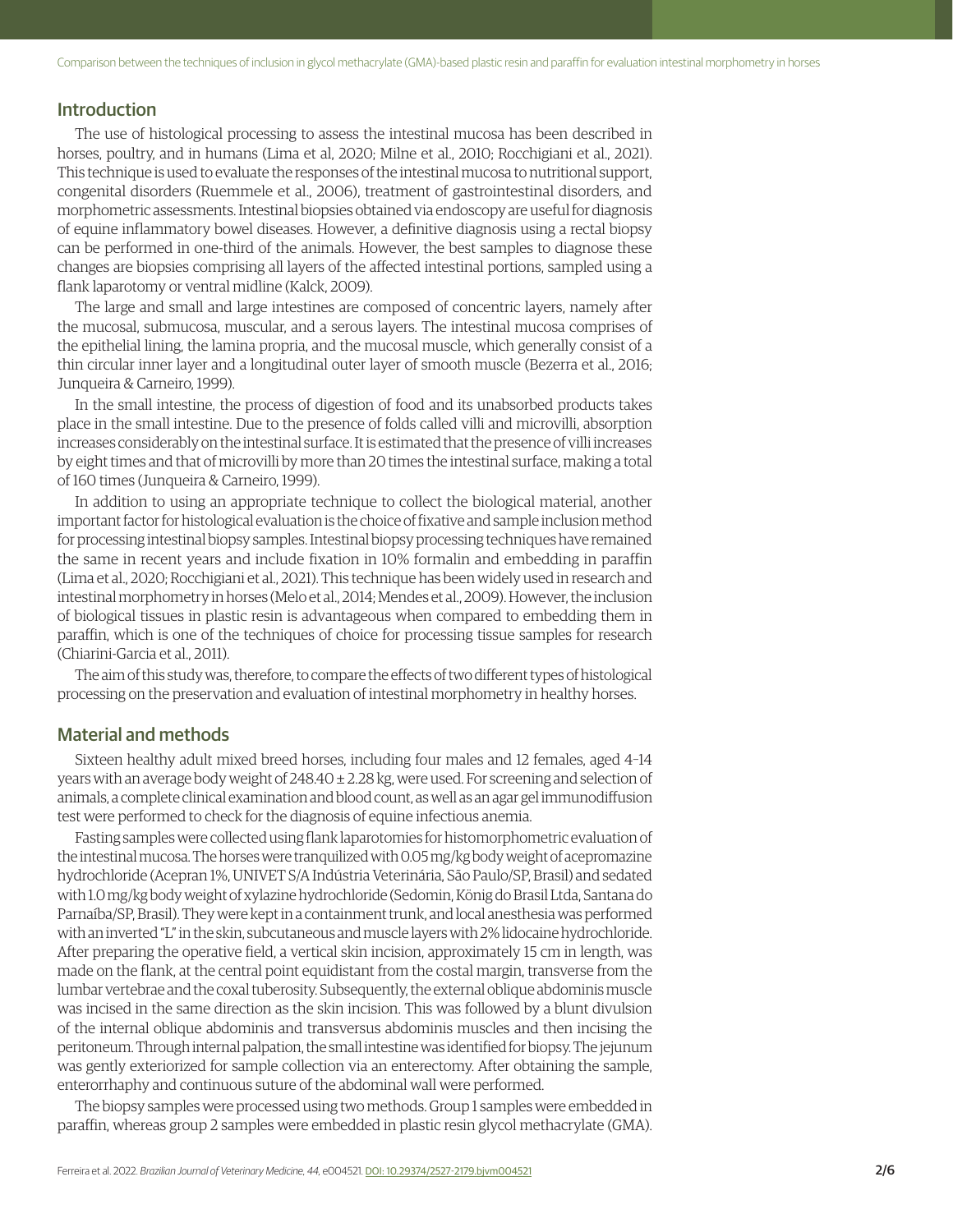The paraffin embedding method followed the protocol described by Luna (1968), while GMA embedding followed the protocol described by Amaral et al. (2004) and Chiarini-Garcia et al. (2011).

Intestinal morphometry was performed on fasting fragments using a micrometric ruler coupled to an optical microscope eyepiece (Nikon, model Eclipse E200). Villi height, crypt depth, glandular mucosa thickness, total mucosal thickness, and villus/crypt ratio were studied in the mucosa of the jejunum at 40x magnification. Ten measurements were performed for each variable in each sample.

The experimental design was completely randomized with 12 replicates to evaluate the intestinal morphology under light microscopy. Data were tabulated in an Excel® spreadsheet and the means were calculated using the statistical program Statistical Analyses System (SAS, 2000). The procedures PROC MEANS, PROC UNIVARIATE, and PROC NPARIWAY were used at a significance level of 95% (p < 0.05). To assess the homoscedasticity of the responses, the means obtained were processed using PROC UNIVARIATE to assess normality using the Shapiro-Wilk test. Logarithmic transformation ( $\log x + 1$ ) was then applied to the data, and the means were also compared using a Wilcoxon test.

## **Results**

All the morphometric variables evaluated, with the exception of the villus-crypt relationship, showed significant differences between the two groups (p < 0.05) (Table 1).

Table 1. Mean values + standard deviation of the variables measured in the jejunum mucosa of healthy horses, according to the method of inclusion.

| Variable $(\mu m)$         | Group                           |                               |
|----------------------------|---------------------------------|-------------------------------|
|                            | <b>Plastic resin</b>            | Paraffin                      |
| Villous height             | $455.37 \pm 8.35^{\text{A}}$    | $386.69 \pm 12.80^{\text{B}}$ |
| Villous width              | $165.50 \pm 1.84$ <sup>A</sup>  | $14457 + 377B$                |
| Crypt depth                | $181.00 \pm 4.99$ <sup>A</sup>  | $141.94 \pm 4.90^{\text{B}}$  |
| Glandular mucosa thickness | $18100 + 499A$                  | $141.94 \pm 4.90^{\text{B}}$  |
| Total mucosal thickness    | $636.12 \pm 10.88$ <sup>A</sup> | $528.89 \pm 15.95^{\text{B}}$ |
| Villous/crypt relationship | $2.78 \pm 0.08$ <sup>A</sup>    | $2.94 \pm 0.11^{\text{A}}$    |

Means after transformation, followed by different capital letters on the line differ (p<0.05, Wilcoxon test).

# **Discussion**

When comparing the inclusion techniques performed in this study, processing for inclusion in GMA was found to be faster and easier to handle. In addition, the ability to create thinner sections (3 µm) improved the visualization of cellular structures in group 2 samples (Figure 1). Moreover, in these samples, there was no overlapping of structures, which is a common occurrence in sections made from paraffin. When using GMA inclusion in renal, skin, lymph node, and thyroid tissue samples in 0.5–2 µm thick sections, Flax and Caulfield (1962) observed that methacrylate increases the possibility of visualizing the detailed morphology with little distortion of the structures. This is mainly due to the thinner sections. Furthermore, Flax and Caulfield (1962) found that semi-thin sections were relatively free from tissue retraction, as observed in this study.

Another factor that may have influenced the quality of the samples included in the GMA was the fixative used. In this case, 2.5% glutaraldehyde in a 0.1 M phosphate buffer of pH 7.2 was used instead of 10% neutral formalin used as a fixative for inclusion in paraffin. Both fixatives used were efficient in maintaining tissue characteristics, but fixation with 2.5% glutaraldehyde in a 0.1 M phosphate buffer at pH 7.2, followed by inclusion in GMA resulted in better quality histological sections, as evidenced by qualitative assessment (Figure 1).

Histology is an extremely relevant tool for the diagnosis of certain diseases. Therefore, tissue fixatives play an important role in the quality of histological processing, with direct consequences for microscopic analysis. The fixation step comprises the use of chemical procedures to stabilize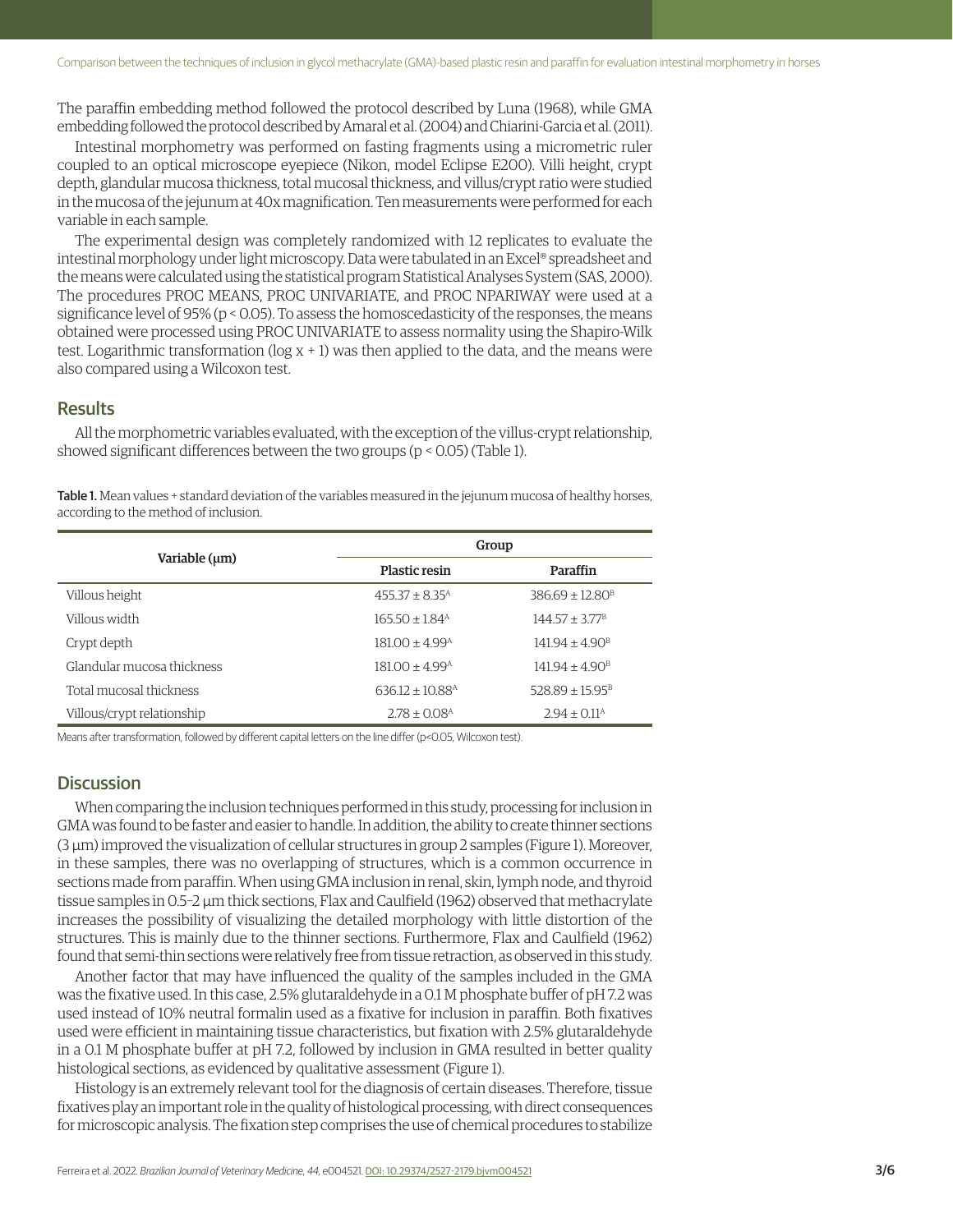

Figure 1. Histological sections of the intestinal mucosa of healthy horses processed by different inclusion methods. A, C and E: intestinal mucosa of the jejunum, paraffin embedded and hematoxylin-eosin stained. B, D and F: intestinal mucosa of the jejunum, inclusion in GMA and toluidine-sodium borate blue staining. V: intestinal villi; G: likerbuin gland or crypts; MM: mucosal muscle; VL: lymphatic vessel; LP: own blade; CC: goblet cell; E: enterocytes; VS: blood vessels; MC: macrophages (arrows). Bars in A and B: 100 µm; C and D: 50 µm; and E and F: 10 µm.

and provide resistance for the other tissue processing steps used to make histological slides. In addition it also delays the onset of postmortem changes and maintains tissue architecture (Campos et al., 2016).

The effectiveness of glutaraldehyde as a fixative is attributed to its ability to efficiently cross-link proteins and amino acids to form a bifunctional molecule, both in the cytoplasm and cytoplasmic membranes (Bozzola & Russell, 1998; Kirkeby & Moe, 1986). Furthermore, glutaraldehyde has less specificity for lipids, carbohydrates, and nucleic acids. Therefore, its specificity within the cell is not restricted to proteins (Bozzola & Russell, 1998).

However, formaldehyde-based fixatives interact with amino acids and do not cause protein precipitation. Although they do not preserve free fats, they bind to complex lipids, causing slight precipitation of other cellular constituents and therefore lead to better tissue preservation. They are, however, not preferred fixatives for carbohydrates (Carvalho, 2009).

In addition, the use of a buffer system associated with the fixative causes changes in tissue pH, which normally decreases drastically during the fixation process, allowing it to remain within physiological limits. This considerably reduces the possibility of artifacts due to pH changes (Bozzola & Russell, 1998). According to the results from this study, in samples processed by inclusion in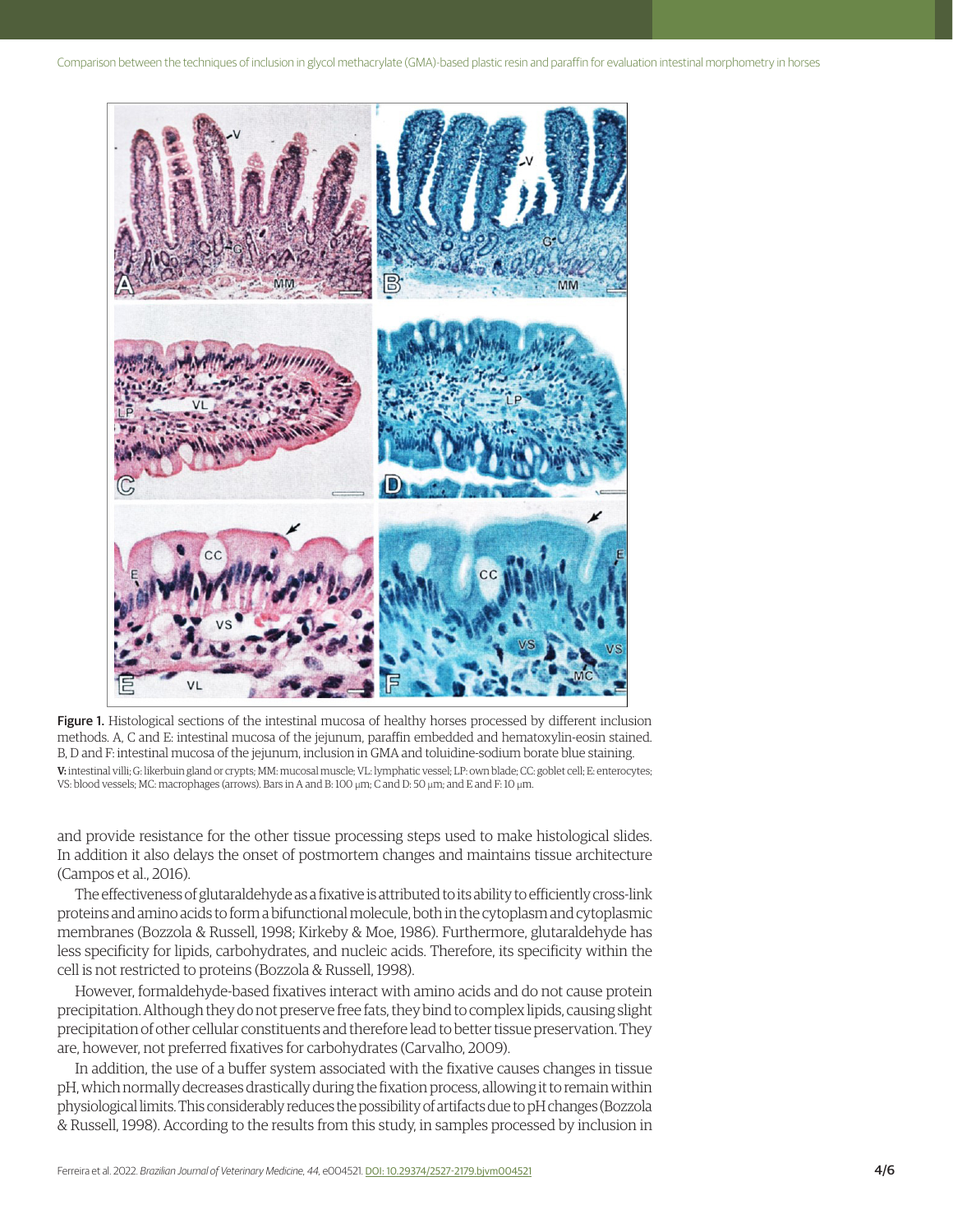GMA, using a buffer system in the fixation step is suggested to improve sample preservation for the evaluation of morphometry and morphology of the intestinal mucosa.

In previous reports, histomorphometric evaluation of the intestinal mucosa of horses through routine paraffin embedding has been recorded (Batista et al., 2005; Faleiros et al., 2007; Lucas et al., 2005; Mendes et al., 2009; Milne et al., 2010). However, GMA has several advantages over conventional paraffin-based methods (Amaral et al., 2004). One of the main disadvantages of paraffin inclusion is shrinkage or contraction associated with tissue distortion. When comparing the inclusion techniques using GMA and paraffin in small intestine samples, Tacha and Richards (1981) observed cell overlap along the crypts associated with cell retraction and distortion. In addition, the ability of GMA to prevent tissue retraction facilitates the study of intestinal crypt kinetics.

The biological material fixatives used also determine the final quality of histology. Some fixatives, such as 10% formalin, when used at varying times and temperatures, can influence the appearance of artifacts and compromise the final quality of histological processing. Tissues fixed in 10% neutral buffered formalin for long periods can lead to excessive hardening of the tissue and, consequently, to its fragmentation during processing, causing retraction or folding. This can be aggravated in cases of smaller tissues, where the tissues are extracted using biopsies (Campos et al., 2016).

In this study, the difference between the studied variables was likely due to tissue retraction caused by routine paraffin processing. Therefore, fixation in glutaraldehyde and subsequent inclusion in GMA should be the technique of choice for evaluating intestinal morphometry in equine species.

# **Conclusion**

Histomorphometric evaluation of the intestinal mucosa of horses using the GMA embedding technique showed more reliable results than the conventional paraffin embedding technique. It should, therefore, be the technique selected for morphological studies of the intestinal mucosa in horses.

## Ethics statement

This experiment was approved by the Animal Experimentation Ethics Committee (CETEA/ UFMG) under the number 0063/2011.

# Financial support

None.

# Conflict of interests

There were no conflicts of interest in carrying out this study or in the publication of its results.

# Authors' contributions

CF, MSP, UPM, HCG, and VAG - Development of methodology; preparation and writing the initial draft. RPAM and FOPL - Development of methodology.

#### Availability of complementary results

# N.A.

The work was carried out at Clínica Médica de Equinos da Escola de Veterinária, Departamento de Clínica e Cirurgia Veterinárias, Universidade Federal de Minas Gerais – UFMG, Belo Horizonte, MG, Brazil.

# References

Amaral, D., Chiarini-Garcia, H., Vale Filho, V. R., & Allen, W. R. (2004). Efeito dos fixadores formalina e Bouin na preservação de biópsias de endométrio de éguas após inclusão em resina plástica. *Arquivo Brasileiro de Medicina Veterinária e Zootecnia*, *56*(1), 7-12. [http://dx.doi.org/10.1590/S0102-09352004000100002](https://doi.org/10.1590/S0102-09352004000100002).